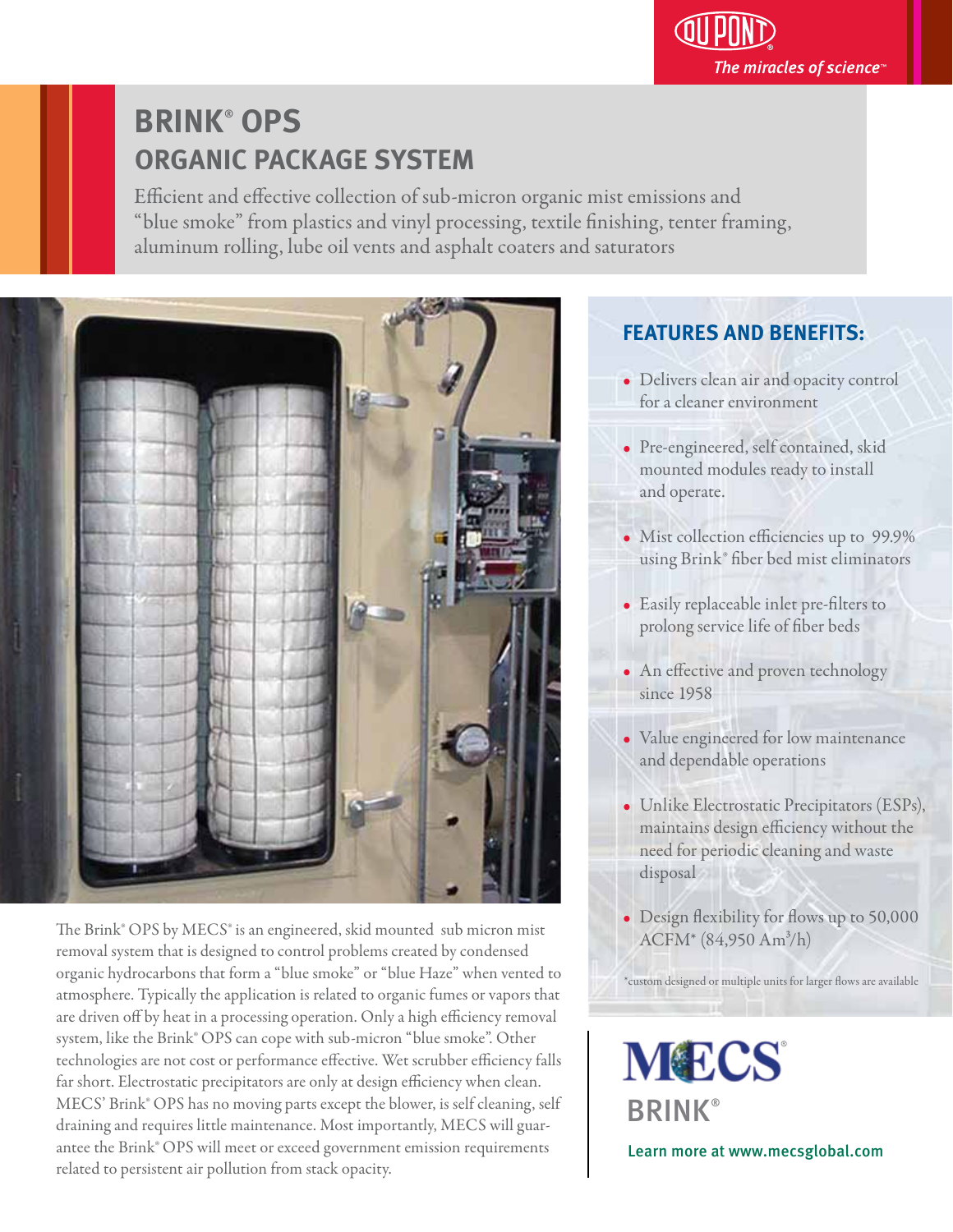#### **THE PROBLEM**

Many processes require high temperatures to be effective, such as plastic moulding or asphalt coating of roofing materials. Other processes generate heat through mechanical working and forming, such as aluminum rolling mills. As a result of this heat, hydrocarbon organics are released from the materials and process, quickly condensing into sub-micron aerosol clouds of "blue smoke". Enclosures, hoods and ductwork are typically used to collect the sub-micron emissions, however stack venting without treatment causes persistent opacity and a dense visible plume.



### **THE SOLUTION**

The Brink® OPS design is based on capture efficiency, flow rate, type of organic compound and pressure drop/energy efficiency. The units are delivered in

pre-engineered and pre-tested assembled modules. Field module interconnects and installation is fast and easy using flange to flange assembly. The system will capture the sub-micron aerosol mist and drain the captured liquid for recycle or reuse. The heart of the Brink® OPS is the complement of Brink® fiber bed mist eliminator elements. Brink® elements consist of



thick layers of very fine fibers placed between two concentric cylindrical screens or cages. Chemically resistant glass fibers, synthetic fibers and other special type fibers are used as the fiber bed material, depending on the process. Structural screen/cage parts and flanges are made of any weldable metal, plastic or glass reinforced resins. The gas flow containing the sub-micron aerosol organics is directed horizontally through each Brink® ber bed and the mist particles collect on the individual fibers within the fiber beds and coalesce to form liquid films. These liquid films are then moved through the fiber beds by the gas flow, then the liquid drains off the downstream face of the fiber beds by gravity. The Brink® OPS offers ideal operational flexibility as process turndowns do NOT negatively affect efficiency. The end result is clean exhaust out the Brink® OPS exiting out the stack — clear with no visible plume or opacity.

All Brink® Mist Eliminators operate in a similar manner. Gases containing mist particles are directed horizontally through a fiber bed. Particles collect on individual fibers of the bed, coalesce to form liquid films which are moved through the bed by the gas flow, then drain off the downstream face of the bed by gravity. Collected liquid is continuously drained from the tank.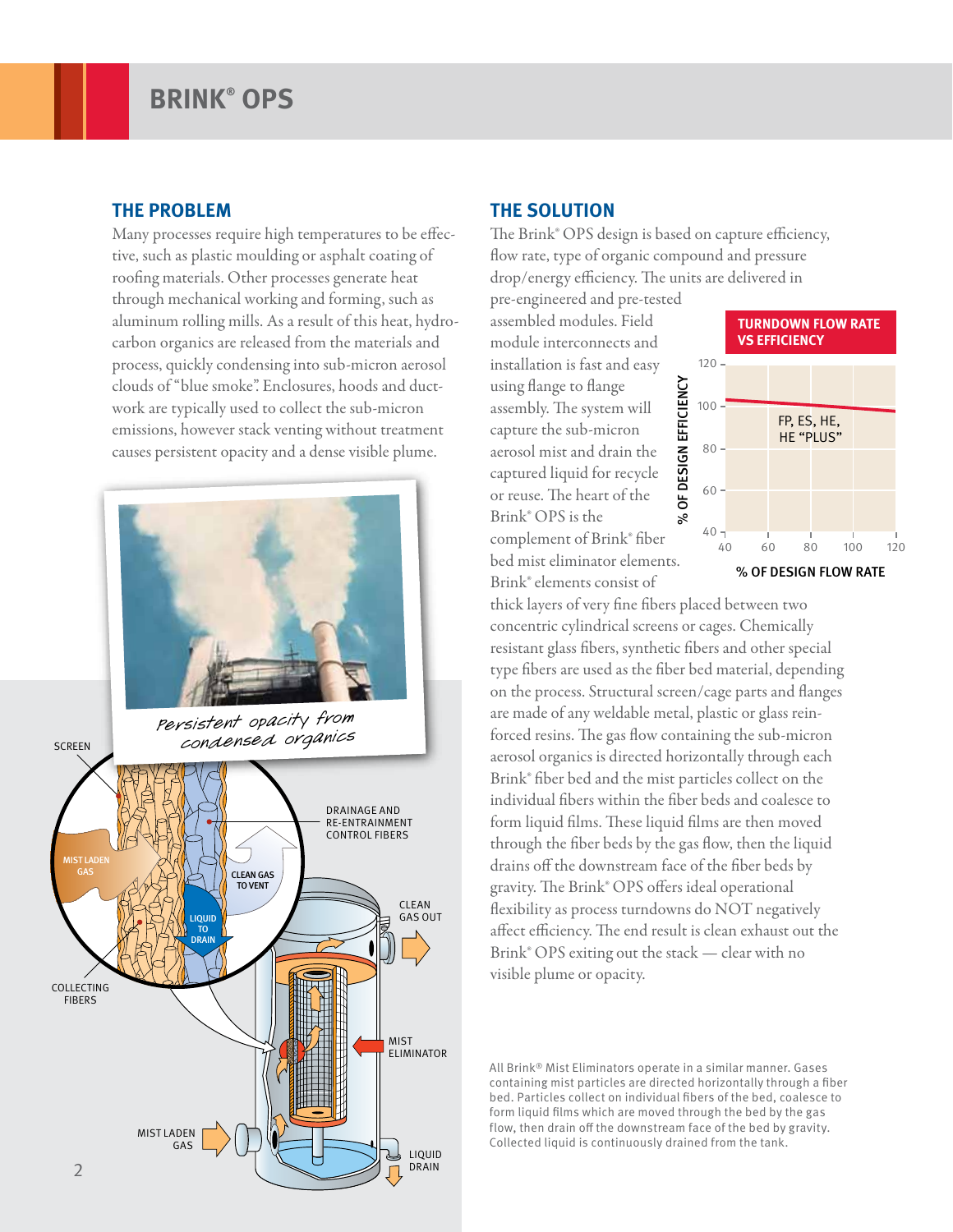### **ORGANIC PACKAGE SYSTEM**



Custom blower module and stack





 Prefilter and heat exchanger module





- Skid mounted package simplifies installation and saves money on field labor costs
- No moving parts other than blower results in low maintenance
- Replaceable pre-filter material to collect large insoluble particles extends service life of the fiber bed elements
- Blower has substantial additional pressure drop available with suction capabilities up to 27" WG (685 mmWC)
- Coated with durable industrial grade coatings and paint
- Highly efficient Brink ES Energy Saver, bi-component fiber bed elements to capture sub-micron aerosol organics and minimize re-entrainment
- Maintains efficiency without periodic cleaning
- Designed for full flow rate when elements are in loaded condition
- Re-packable fiber bed elements to save money on long term maintenance

### **AVAILABLE OPTIONS**

• Custom coatings for special applications and plant color standards



ES - Energy Saver Brink fiber bed



Compact Configuration

- Stainless steel materials of construction for corrosive and coastal environments
- Finned tube heat exchanger to cool gas to condense organics
- $\bullet$  For additional flexibility, various mist eliminator element types are available

HE - High Efficiency FP – Field Pack (re-packable on site) Small diameter ES, HE and FP

- Element pre-filter sleeves for enhanced mist eliminator element service life
- Fluid and air atomized element spray systems for in situ washing
- Power pump out for transfer of collected liquids
- Heat tracing for outdoor installation in cold climate areas
- Stack mounted silencer for sound attenuation